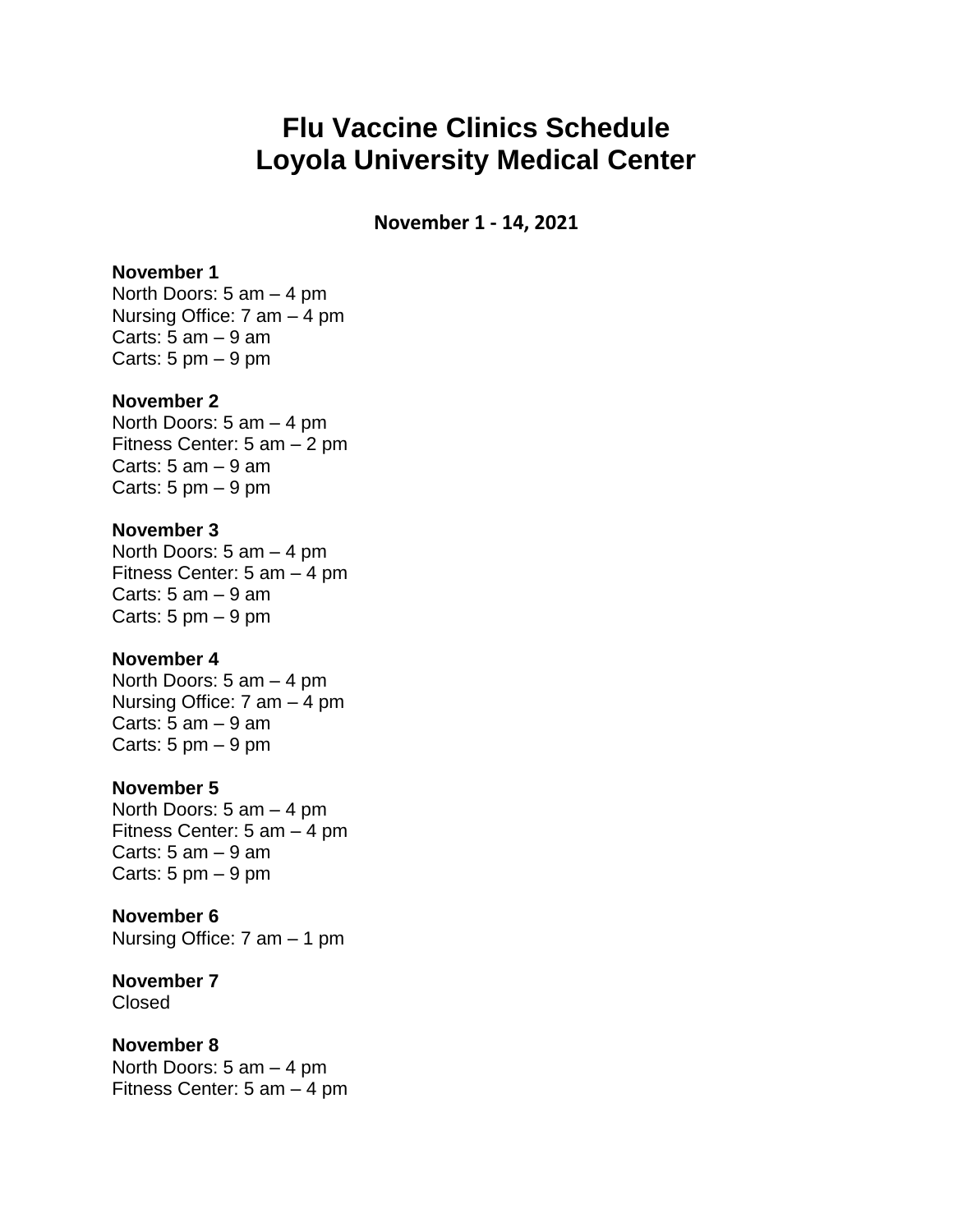## **Flu Vaccine Clinics Schedule Loyola University Medical Center**

**November 1 - 14, 2021**

### **November 9**

North Doors: 5 am – 4 pm Nursing Office: 7 am – 4 pm Carts:  $5$  am  $-9$  am Carts:  $5 \text{ pm} - 9 \text{ pm}$ 

### **November 10**

North Doors: 5 am – 4 pm Fitness Center: 5 am – 4 pm Carts:  $5$  am  $-9$  am Carts:  $5 \text{ pm} - 9 \text{ pm}$ 

### **November 11**

North Doors: 5 am – 4 pm Nursing Office: 7 am – 4 pm Carts:  $5$  am  $-9$  am Carts:  $5 \text{ pm} - 9 \text{ pm}$ 

### **November 12**

North Doors: 5 am – 4 pm Fitness Center: 5 am – 4 pm Carts:  $5$  am  $-9$  am Carts:  $5 \text{ pm} - 9 \text{ pm}$ 

**November 13** Nursing Office: 7 am – 1 pm

**November 14** Nursing Office: 7 am – 1 pm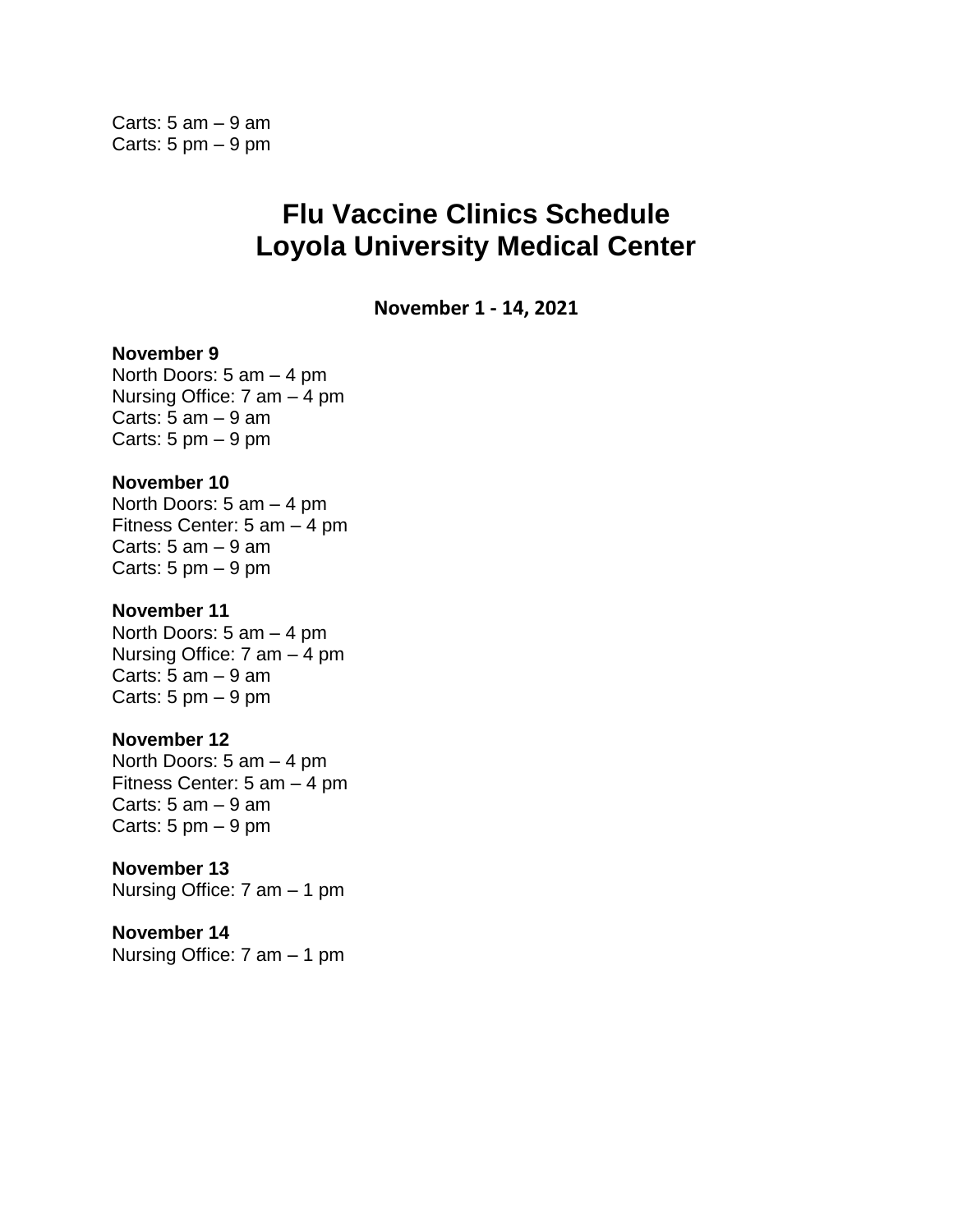# **Flu Vaccine Clinics Schedule Gottlieb Memorial Hospital**

**November 1 - 22, 2021**

### **Flu vaccines are available in the Pyxsis on Nursing Units**

**November 1**  Back of Cafeteria: 11:30 am – 1 pm

**November 4** Back of Cafeteria: 7:30 - 9 am

**November 8** Back of Cafeteria: 11:30 am – 1 pm

**November 11** Back of Cafeteria: 3 – 4:30 pm

**November 22** EHS Department (and in the Pyxsis on nursing units)